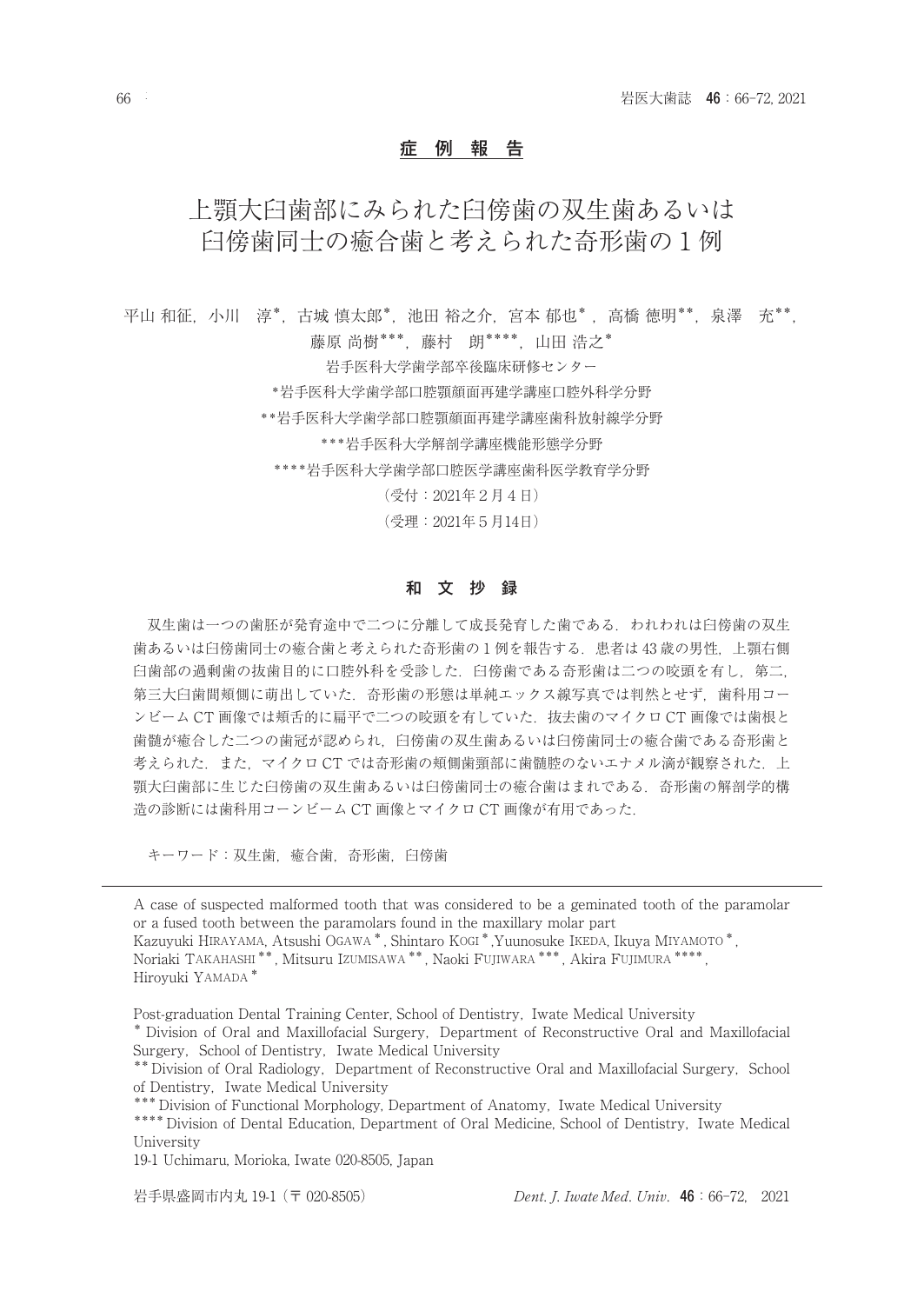# 緒 言

奇形歯は,癒合歯,癒着歯,双生歯などを含 む形態異常の一種であり、1歯に現れた形や大 きさの異常,および2歯以上の癒合や癒着によ る形態的異常とに大別できる.しかし,奇形が 著しい場合や2歯以上からなる奇形歯では、診 断や分類が困難な場合が多い 1).

今回,著者らは,上顎大臼歯部にみられた臼 傍歯の双生歯あるいは臼傍歯同士の癒合歯と考 えられた奇形歯の1症例を経験したのでその概 要を報告する.

## 症 例

**患 者:**43 歳,男性

**初 診:**2020 年6月

**主 訴:**上顎右側大臼歯部での食片圧入

**現病歴:**岩手医科大学附属内丸メディカルセン ター総合歯科より,上顎右側大臼歯部の過剰歯 の抜歯目的に口腔外科へ紹介となった. **家族歴:**特記事項なし

**現 症:**

**口腔外所見:**顔貌左右対称,その他に特記事項 はなかった.



図1:口腔内写真 (ミラー像) 上顎右側第二大臼歯, 第三大臼歯間の頬側に二咬頭性の過剰歯を認めた. 咬合面観 (A), 頬側面観 (B).



図2:パノラマエックス線写真 パノラマエックス線写真上,過剰歯は判然としな かった.



図3:口内法エックス線写真 上顎右側第二大臼歯,第三大臼歯間に歯牙 様重複像(矢印)が認められた.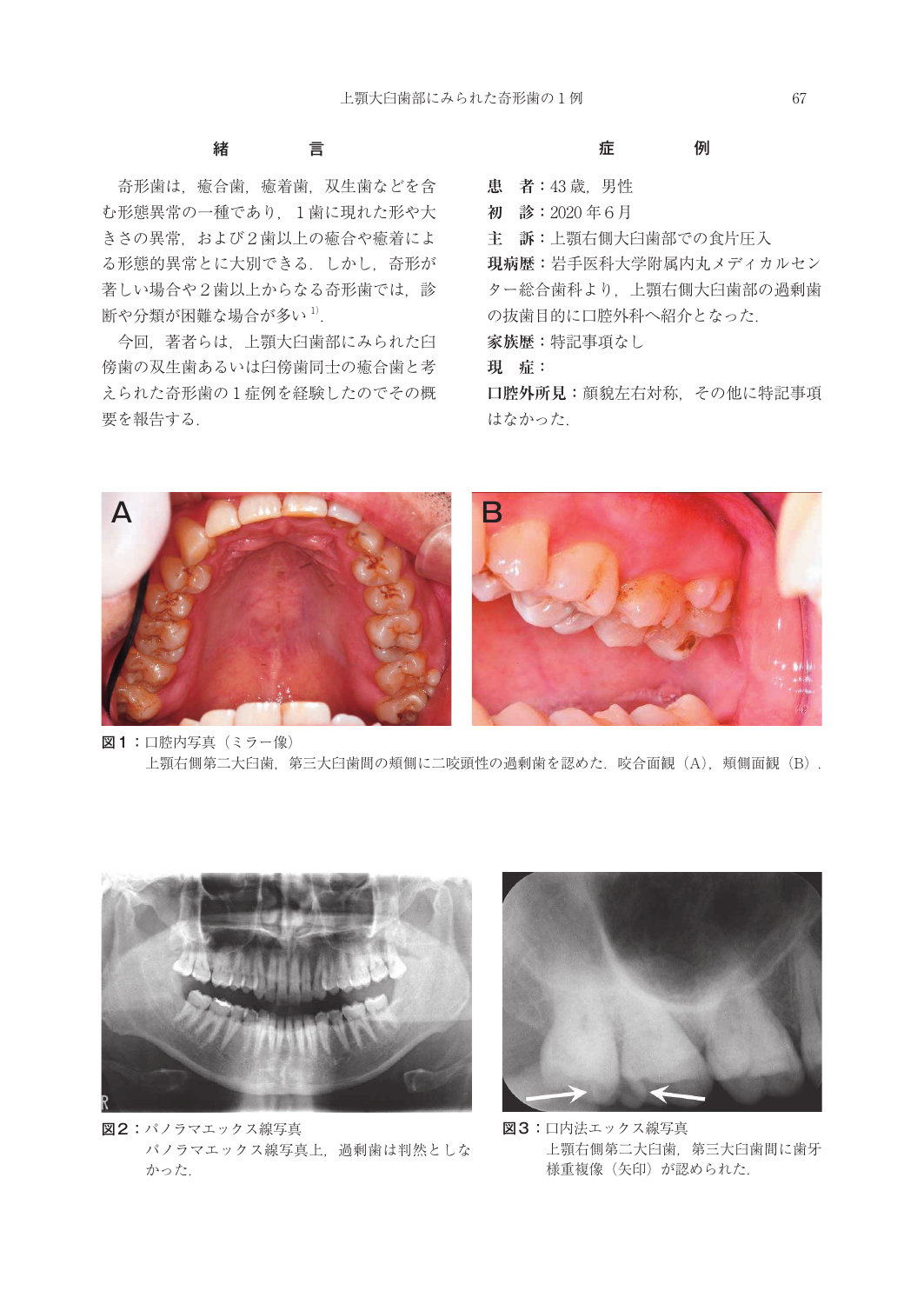68 平山 和征,小川 淳,古城 慎太郎,池田 裕之介,宮本 郁也,高橋 徳明,泉澤 充,藤原 尚樹,藤村 朗,山田 浩之

**口腔内所見:**上顎右側第二大臼歯,第三大臼歯 間頬側に矮小な二咬頭性の臼傍歯である過剰歯 がみられた (図 1A, B). 過剰歯の周囲粘膜に炎 症所見はなかった.また,正常に萌出すべき歯 に歯数の異常はみられなかった.

#### **パノラマエックス線写真:**

パノラマエックス線写真では,上顎右側第二 大臼歯歯冠遠心,第三大臼歯歯冠近心の不透過 性の亢進を認めたが,明らかな歯牙様構造物は 指摘できなかった(図2).

#### **口内法エックス線写真:**

口内法エックス線写真では,上顎右側第二大 臼歯,第三大臼歯の歯冠に重複する矮小な不透 過像を認め,不透過像はエナメル質と同程度の 不透過性を呈しており,内部に歯髄腔様の透過 像がみられた (図3).

#### **歯科用コーンビーム CT 画像:**

歯科用コーンビームCT画像の水平断像では, 上顎右側第二大臼歯,第三大臼歯間の頬側に矮 小な歯牙様の高吸収物を認め(図 4A),上顎右



図4:歯科用コーンビーム CT 画像 水平断像(A,B), 冠状断像(C)では、歯牙様の高吸収物が認められた. 矢状断像 (D)で過剰歯は二つの歯冠,単根を呈し,内部の歯髄腔は共通であった .Volume rendering 像においても,過剰歯(矢印)は二つの歯冠,単根の形態を呈していた .(E).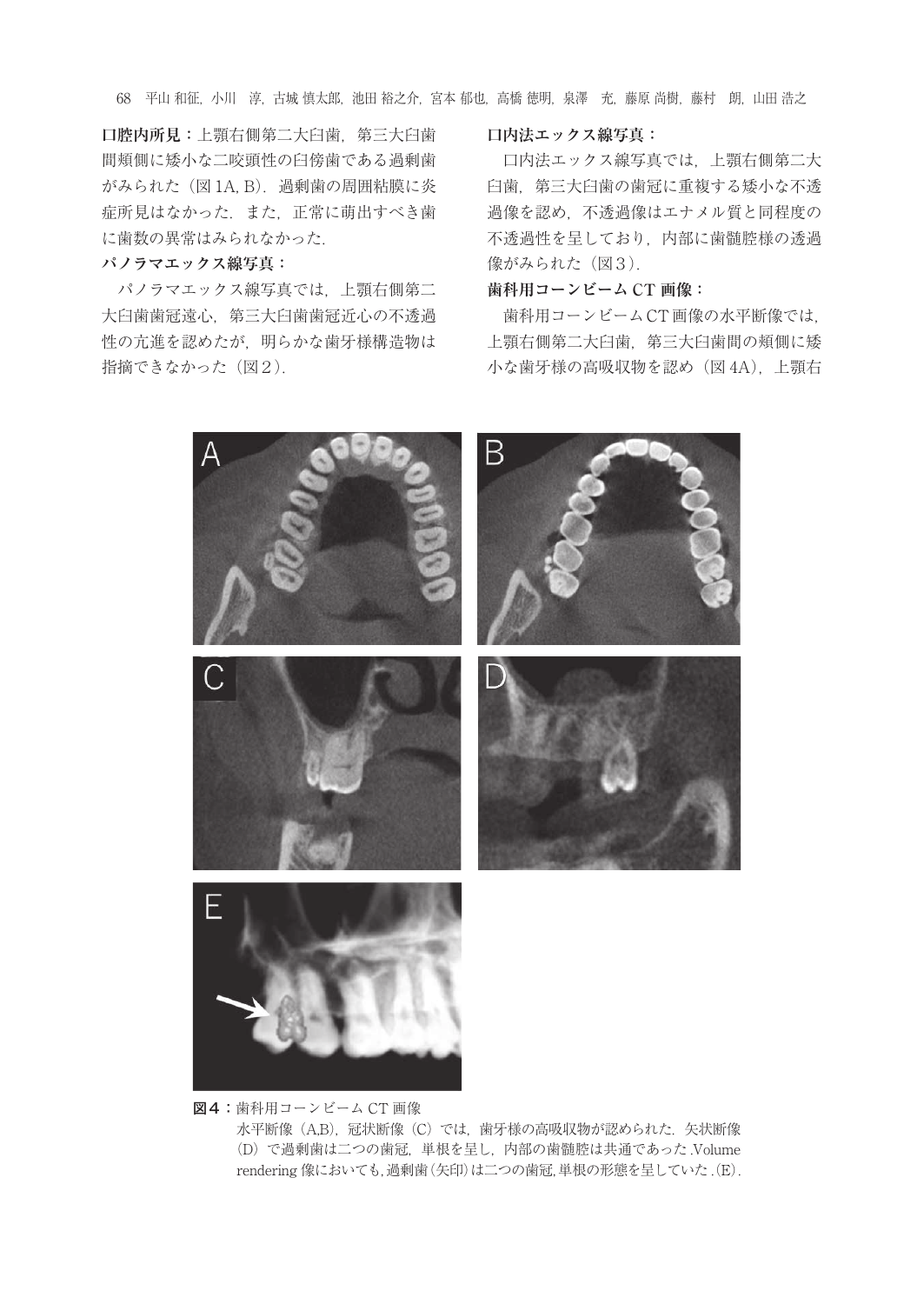

図5:抜去歯の写真

舌側面観(A), 頬側面観(B). 二咬頭性で頬側歯頸部にエナメル滴と思われる突起(矢印) が認められた (B).

側第二大臼歯,第三大臼歯と接していたが連続 性は認められなかった (図 4B). 冠状断像では, 高吸収物にはエナメル質, 象牙質, 歯髄腔が確 認された (図 4C). また、矢状断像で過剰歯は. 二つの矮小な円錐型の歯冠,単根を呈しており, 内部の歯髄腔は共通であった (図4D). Volume rendering 像でも同様に過剰歯は二つ の歯冠,単根の形態を呈していた(図 4E). **臨床診断:**上顎右側大臼歯部頬側の臼傍歯 **処置および経過:**局所麻酔下に過剰歯の抜歯を 行った. 術後の経過は良好であった.

#### **抜去歯の写真:**

抜去歯は二咬頭性で(図 5A),頬側歯頸部に はエナメル滴が認められた (図 5B).

# **抜去歯のマイクロ CT 画像:**

抜去歯は二つの咬頭をもち、髄室は個別で歯 髄腔を共有していた(図 6A).象牙質とセメン ト質には連続性が存在していたが,エナメル質 には連続性はなかった (図 6B). また. 頬側歯 頸部のエナメル滴内には歯髄腔は認めなかった  $(\boxtimes 6C)$ .



図6:抜去歯のマイクロ CT 画像 矢状断(A). 水平断(B,C). 抜去歯は二つの咬頭をもち、歯髄腔を共有していた(A). エナメル質には 連続性が認められず(B),また、頬側歯頸部のエナメル滴(矢印)に歯髄腔はなかった(C).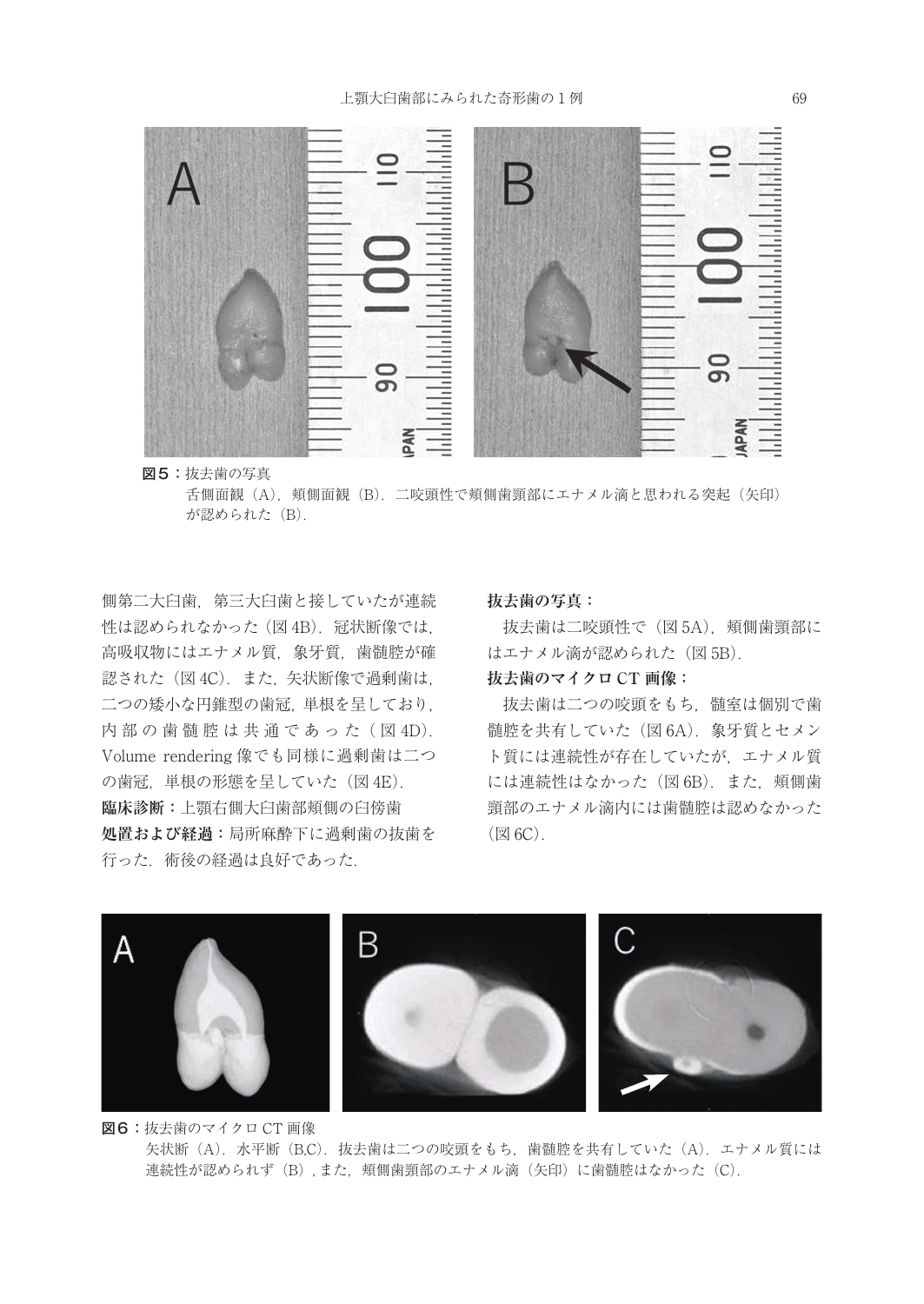70 平山 和征,小川 淳,古城 慎太郎,池田 裕之介,宮本 郁也,高橋 徳明,泉澤 充,藤原 尚樹,藤村 朗,山田 浩之

## 考 察

大臼歯部にみられる複数歯からなる奇形歯に は、不規則的に出現する過剰歯との癒合<sup>2)</sup>と判 断されるものや,形,大きさ,出現部位等に関 し規則性をもつ臼傍歯 $3$ , 臼後歯との癒合 $4$ , また双生歯<sup>5)</sup>と判断されるものが報告されてい る.本症例は歯科用コーンビーム CT 画像とマ イクロ CT 画像で歯髄腔を共有した二つの歯冠 が確認されており,奇形の中でも双生歯あるい は癒合歯であると推察された. 癒合歯とは二つ の歯が歯胚の時期に結合したもので,一般に歯 根の象牙質が癒合している<sup>6</sup>. 癒合歯の形態は 歯胚の状態によって,歯冠の一部分だけが分か れているものから,歯根の一部だけが共通して いるものまである. 癒合歯の歯髄腔は個別であ るが. 癒合部では共通している $67$ . 癒合歯を一 つの歯とみなした場合には,歯数の不足がみら れる<sup>7</sup>. 一方, 双生歯は一つの歯胚が発育途上 で二つに分離して成長発育した歯である.癒合 歯の様に二つの歯胚が癒合して一つになるので はなく,一つの歯が二つになる状態であるので, 歯の数を調べれば癒合歯と鑑別できる<sup>8</sup>. 今回 の症例は臼傍歯である過剰歯の歯胚が二つに分 離して生じた可能性も考えられたが,過剰歯の 場合には現在の双生歯に関する診断基準<sup>8)</sup>は適 応できないので、癒合歯と双生歯とを区別する ことは不可能である. 臼傍歯の出現頻度は 0.005% とまれである 9,10) が、本症例は、歯数の 不足はみられず、大臼歯部頬側に萌出し、矮小 な形態を呈していたことから非常にまれな臼傍 歯の歯胚が分離して生じた双生歯である可能性 も考えられた.一方,癒合歯の永久歯列での発 生頻度は低く,0.05 〜 0.35% と報告されている 11,12).本症例を臼傍歯同士の癒合歯と考えた場 合には,渉猟した範囲で報告例はみられないの で,さらにまれな症例であると推察される.

歯胚形成期における双生や癒合の成立には環 境因子として局所の物理的な圧迫萎縮による歯 胚の変性,杯状期から鐘状期初期にかけての歯 胚のエナメル器に生じた局所的なウイルス感染

による組織破壊が関与する 13). 癒合歯の家族的 出現には遺伝的要因が関与する場合もある 14) が,本症例は片側性で家族歴にも特記事項もな かったため,上顎臼歯部の局所的な環境要因に より奇形歯が形成されたと考えられた。

本間ら 15) は奇形歯である双生歯の癒合形態 や歯髄腔の診断にあたり,医科用 CT による三 次元的な診断が有用であったことを報告してい る.著者らの双生歯と思われる症例は,パノラ マエックス線写真で明らかな異常を指摘できな かったが,歯科用コーンビーム CT を撮影する ことで歯冠や歯根の形態の観察,および上顎第 二大臼歯、あるいは第三大臼歯の臼傍結節<sup>9)</sup>と の鑑別が可能であった.

奇形である双生歯の歯髄腔は,1.歯髄腔を 共有するもの、2. 髄室が合同し歯髄腔が個別 なもの 3. 歯髄腔が合同し髄室が個別なもの 4.各歯髄腔が個別であるものに分類されてい る 16).著者らの症例は,マイクロ CT の所見か ら二つの歯冠をもち、髄室は個別で歯髄腔を共 有しており,3.の歯髄腔形態に該当していた.

また. 著者らの症例ではマイクロ CT 画像で 歯髄腔のないエナメル滴が観察された.エナメ ル滴の内部構造はさまざまであり,単純なエナ メル質のみが滴状に隆起したものから象牙質核 を有するもの,歯髄腔を随伴している複雑なも のまである<sup>17,18)</sup>. 今回のエナメル滴は近・遠心 咬頭の頬側歯頸部中央部に存在し,エナメル滴 内には歯髄腔は認めなかった.

#### おおし おおし 結び かいうかい 語り

今回の奇形歯症例は単純エックス線写真で形 態や性状が判然としなかったが,歯科用コーン ビーム CT 画像により臼傍歯の双生歯あるいは 臼傍歯同士の癒合歯の診断が得られた. また. 抜去歯のマイクロ CT 画像は歯髄腔形態の詳細 な診断に有用であった.

#### 利 益 相 反

本論文に関して,開示すべき利益相反状態は ない.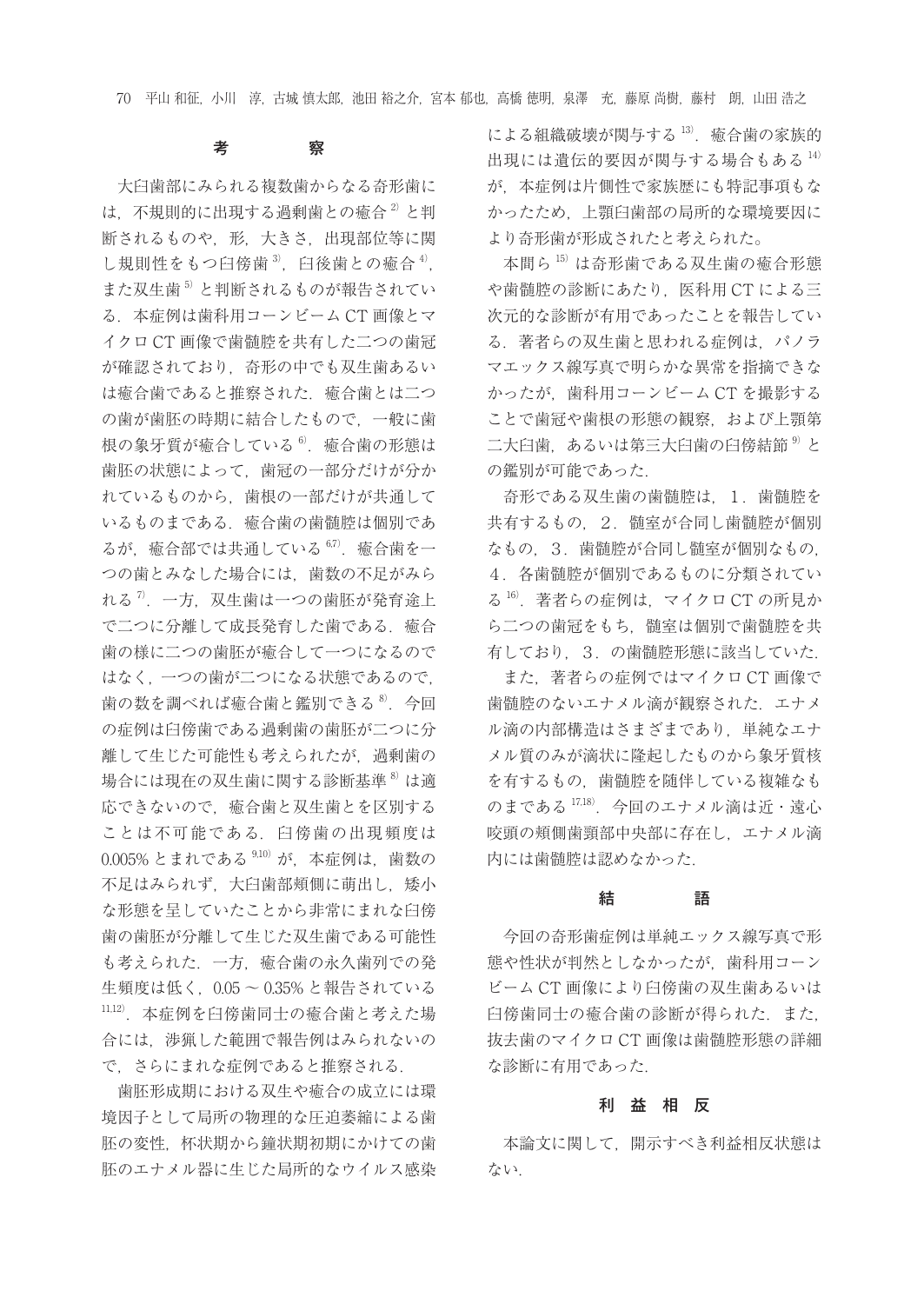#### 参 考 文 献

- 1) 鈴木孝裕, 新田康隆, 清水良央, 熊本裕行, 川村 仁,菊池正嘉,大家 清:上顎智歯部の奇形歯の 1症例.東北大歯誌,18: 159-165, 1999.
- 2) 北島 正,古賀賢三郎,池畑正宏,服部孝範:上 顎左側第3大臼歯後上方にみられた埋伏過剰癒合 歯の1例.日口外誌,20: 184-186.
- 3) 船越正夫, 黒田政文, 板垣光信: 上顎第3大臼歯 と過剰歯との癒合の1例.岩手医大歯誌,13: 173- 176, 1988.
- 4) 大竹敏治:興味ある智齒に癒合している過剰齒の 2例.齒科學雑誌,7: 127-130, 1950.
- 5) 佐野友昭, 細川孝明, 福田 恵, 大西 隆, 細川 洋一郎,金子昌幸:上顎智歯に認めた双生歯の1 症例. 口外誌, 47: 80-83, 1998.
- 6) 宮崎良夫,石川梧朗, 秋吉正豊:口腔病理学.永 末書店,京都,10-12 ページ, 1957.
- 7) Neville, B. W., Damm, D. D., and Allen, C. M.: Oral & Maxillofacial Pathology. 4th ed., W. B. Sanders, Philadelphia, pp77, 2015.
- 8) 下野正基,高田 隆, 田沼順一,豊澤 悟:新口 腔病理学.医歯薬出版,東京,3ページ, 2021.
- 9) 北村博則,北村中也,坪田不二雄,信藤俊三,市 川 貢:臼傍歯と臼傍結節について.口腔病会誌, 27: 184-189, 1960.
- 10) 栃原義人 : 第4大臼歯知見補遺.日本之歯界, 165: 20-24, 1933.
- 11) 三好作一郎,上原清子,佐藤敦子:歯の形態学 的研究 (1) 永久歯列の前歯部癒合.福岡歯大誌, 10: 325-333, 1983.
- 12) 石川梧朗,秋吉正豊:口腔病理学.3版,永末 書店,京都, 14-17 ページ, 1989.
- 13) 坪田不二雄:歯の奇形の組織学的研究 III.いわ ゆる癒合臼歯の発現機構の考察.神奈川歯学,19: 376-406, 1985.
- 14) Levitas, T.C.: Gemination, fusion, twinning and concrescence. J. Dent. Child., 32: 93-100, 1965.
- 15) 本間容子,倉重圭史,大岡 令,関口 隆,川 村玲衣,村井雄司,齊藤正人:下顎第二大臼歯に 生じた双生歯の1例.小児歯誌,56: 384-389, 2018.
- 16) 多田 逸,大西陽一郎,藤本喜治,伊藤和彦, 永谷 敏, 飯田孝司, 安田義信, 藤田成康, 崎山好 雄:前歯部における癒合歯ならびに双生歯につい て.歯科医学,49: 679-723, 1986.
- 17) 白数美輝雄, 中村正雄, 古橋九平:歯の形態学. 第1版,医歯薬出版, 東京,191 ページ,1970.
- 18) 高橋和人,野坂洋一郎,古田美子,若槻英三, 金澤英作:図説 歯の解剖学.第 12 版,医歯薬出版, 東京, 151-152 ページ, 1986.